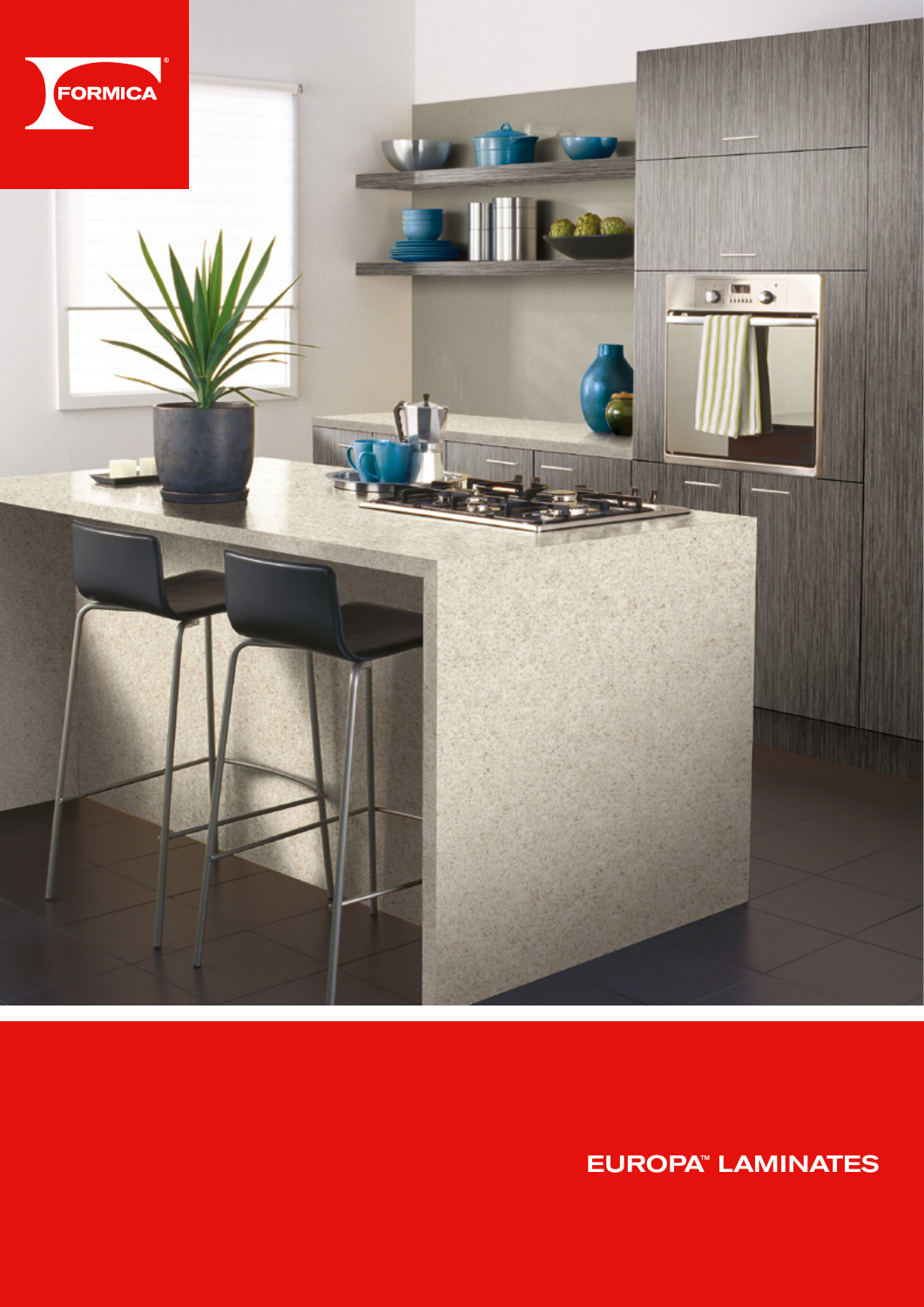FORMICA® EUROPA**™** laminates offer classic looks for international interior style. While ideal for benchtops in kitchens, bathrooms and laundries, this practical range can also be used for vertical applications. Designs include a wide variety of realistic stone patterns, new solid colours and woodgrain prints. Colours have been specifically chosen together with a range of relevant and popular surface finishes to enhance overall appearance and appeal. The range boasts AR+® finish with a superior gloss level and scuff resistance. Formica Europa is also backed by a 7 year limited warranty. So now you can easily achieve contemporary European looks with Formica.

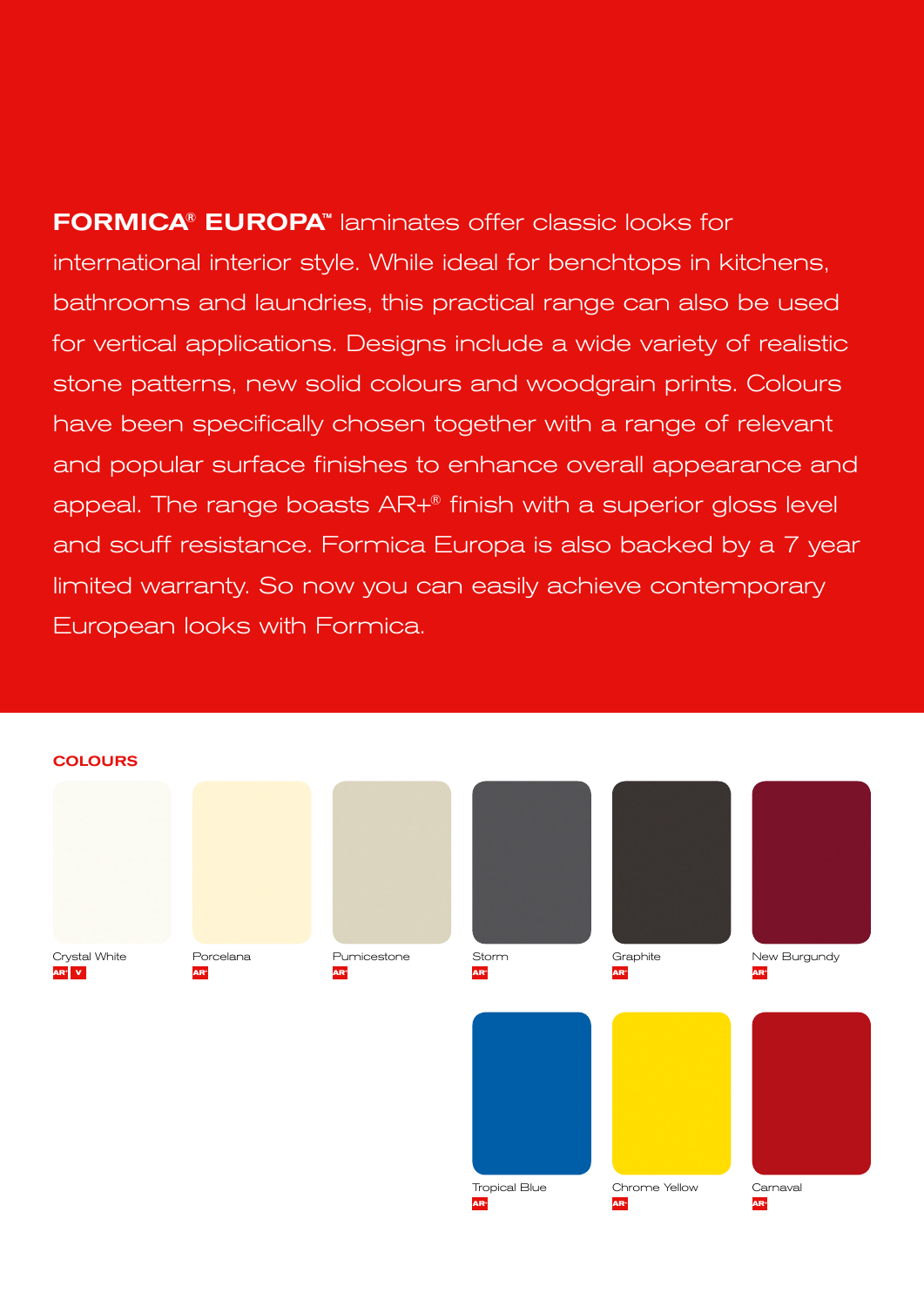



White Quartz **AR+ E**



**AR+ E**







Millstar Cream **AR+ SM**



Bernini **AR+**



**AR+ R**

**AR+**



Venetian Gold Granite **R**

Italico Crema **AR+**



Amber Artstone **AR+**



Travertine **AR+ E**

Perlato Granite **AR+ E**



Butterum Granite **AR+ E**



Cocoa Marble **AR+ E**



Jamocha Granite **AR+ E**



Tourmalet **AR+ C**



Burnt Strand **V**



Ebony Wood **N**



Cosmopolitan Concrete **R**



Inari Granite **AR+ C**



Smoke Quarstone **R**



Grey Kashmir **AR+ E**



Basalt Slate **E H**



Bulnes **AR+ C**